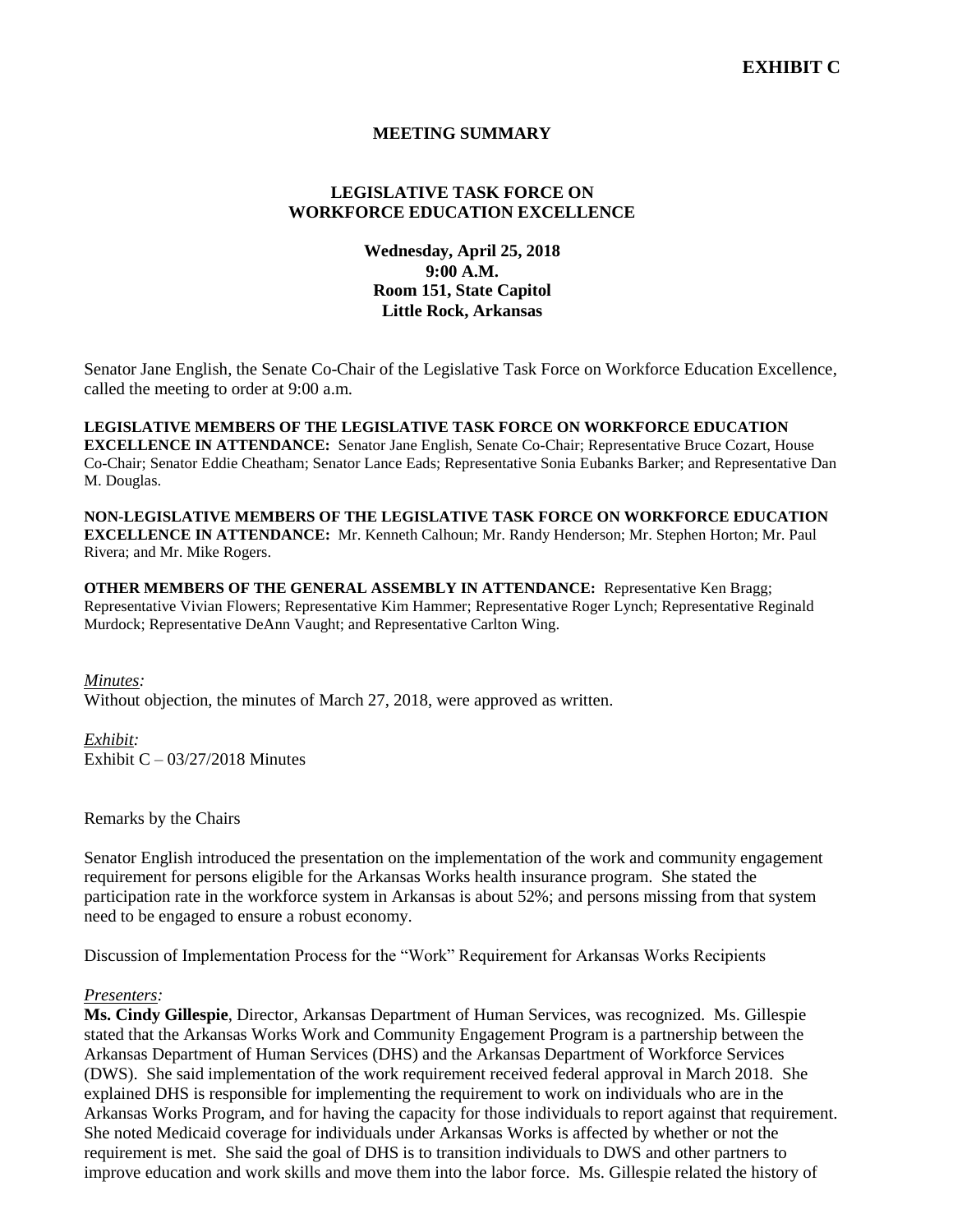Meeting Summary **EXHIBIT C** Wednesday, April 25, 2018 Page 2 of 3

the implementation process to date. She continued the comprehensive presentation with a discussion that included: phasing in populations; exemptions; mailing notices to enrollees; providing a state website for reporting; availability of computers; providing outreach and education services; monitoring work requirements; and timelines for various aspects of the phase-in. She stated the goal for DHS, the insurance carriers, and other partners, is to help individuals take advantage of services that are available to them in the state. She commented that DHS is using a robust social media campaign to connect with individuals.

**Mr. Kelley Linck**, Chief Legislative and Intergovernmental Affairs Officer, Arkansas Department of Human Services, was recognized. Mr. Linck said partners participating in outreach efforts have included the Arkansas Hunger Relief Alliance, Arkansas Hospital Association, Goodwill Industries, Arkansas Community Action Agencies Association, and Arkansas Independent Colleges and Universities, among others.

### *Issues Included in the Discussion:*

- concerns about issues facing individuals, such as lack of knowledge about public internet access, waiting lines for computer use in libraries, portals, limited Broadband, etc.,
- ensuring everyone is given the information, and the opportunity to fulfill the requirements for services,
- providing services to those who do not have, and will never have, an email account,
- requirements being placed on those administering primary care responsibilities to help individuals make sure their information is current in the system, and
- reestablishing "navigators" to help fill the gap for those who are not utilizing all that is on the table.

**Mr. Daryl Bassett**, Director, Arkansas Department of Workforce Services, was recognized. Mr. Bassett expressed his confidence in having sufficient manpower available, and use of Temporary Assistance for Needy Families (TANF) staff in an assessment role, to respond to individuals referred by DHS; he said intermittent staff may have to be added. He said emails will be sent to individuals to schedule attendance in DWS offices to avoid lines; and DWS is looking at community-based organizations to assist with reaching out to individuals. Mr. Bassett remarked that dealing with this demographic includes certain unknowns: who are we going to be dealing with; what is their state of job-readiness; what are their educational qualifications; and do they have transportation or other issues that will prevent them from accessing our services. He said an assessment process will help uncover those issues. Mr. Bassett stated that individuals are going to fall into three areas: low-touch, medium-touch, and high-touch; the low-touch individuals being those who come in basically ready to go to work. He said participation in this new process is requiring DWS to do nothing more than it already should be doing to find ways to put people to work. He said reports will be provided through ARWINS, a platform developed in-house principally for the TANF program. Mr. Bassett said DWS is looking at this as an opportunity to introduce a litany of services to a demographic that has not been looked at before, and provide them with a way to help themselves and their families reach a level they have not been able to attain because they have not known about the services at DWS.

### *Contributor to the Discussion:*

**Mr. Ron Snead**, Deputy Director, Arkansas Department of Workforce Services

### *Issues Included in the Discussion:*

- making every effort to reach all individuals,
- DHS setting up individuals with emails,
- cut-off point for tolerance of individuals who are non-compliant with the system,
- availability of an appeals process,
- **Example 2** case management system over the long term,
- a state-issued email system as an official means of communication,
- **EXECUTE:** business and industry providing resources and opportunities to support clients,
- helping clients with soft skills training,
- **Peroviding partially subsidized employment opportunities,**